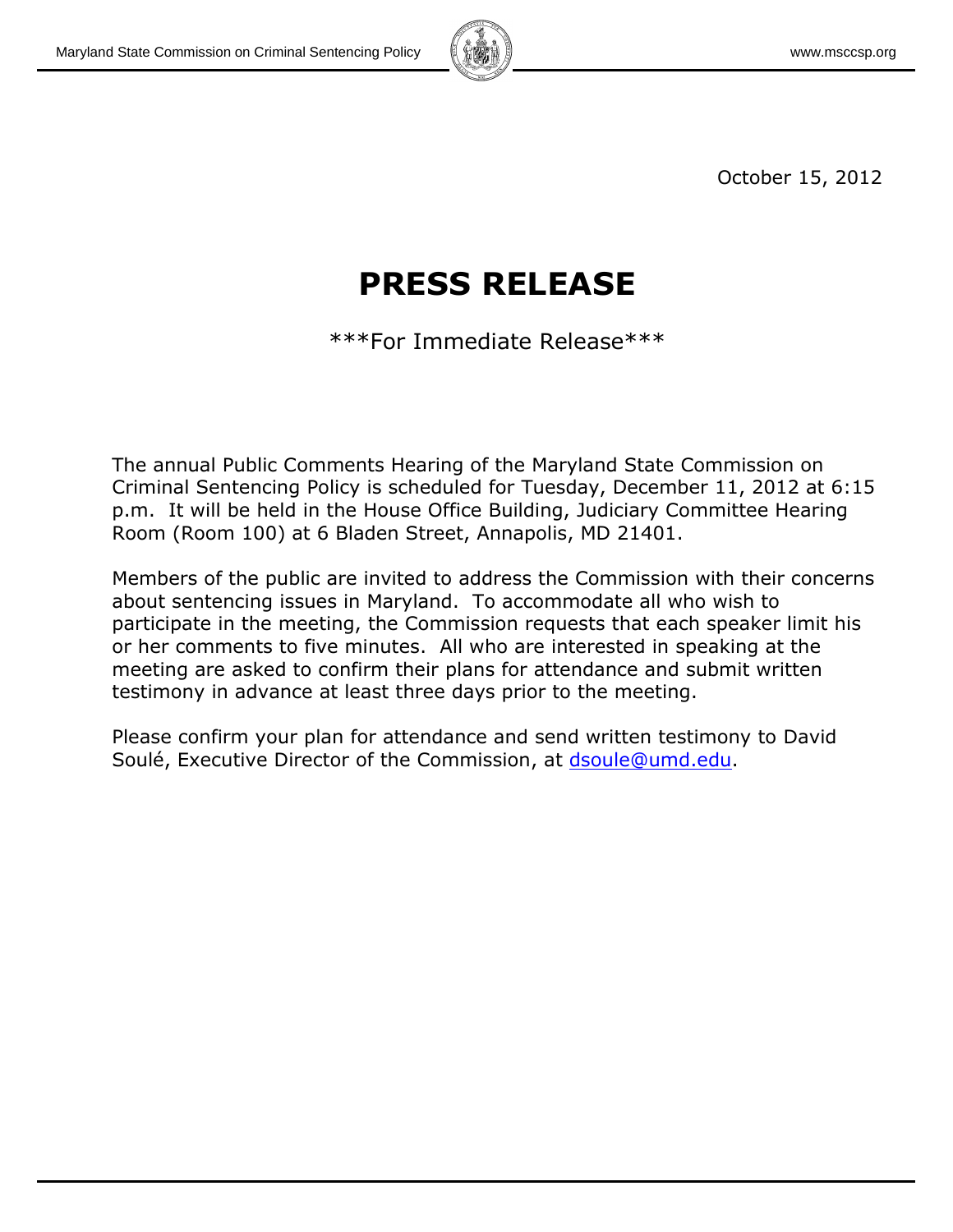

## **THE STATE COMMISSION ON CRIMINAL SENTENCING POLICY**

### **Establishment and Charge of the State Commission**

The Maryland General Assembly created the Maryland State Commission on Criminal Sentencing Policy (MSCCSP) in May 1999, under Chapter 648 of the Laws of Maryland. In July 1999, the MSCCSP formally replaced its predecessor advisory commission, the Maryland Commission on Criminal Sentencing Policy. The enabling legislation for the MSCCSP set out six legislative goals for sentencing in Maryland, stating that:

1. Sentencing should be fair and proportional and that sentencing policies should reduce unwarranted disparity, including any racial disparity, in sentences for offenders who have committed similar offenses and have similar criminal histories;

2. Sentencing policies should aid citizen understanding of the time that an offender will actually be incarcerated, if any;

3. Sentencing guidelines are voluntary and that it is voluntary for the courts to sentence within the guidelines;

4. Prison capacity and prison usage should give priority to the incarceration of violent and career offenders;

5. Sentencing policies should preserve meaningful judicial discretion in the imposition of sentences and sufficient flexibility to permit individualized sentences; and

6. Sentencing judges in every jurisdiction in the State should be able to impose the most appropriate criminal penalties, including corrections options programs for appropriate offenders.

The MSCCSP was designed and authorized with the purpose of fulfilling those legislative intentions.

## **MSCCSP Composition**

The MSCCSP is composed of the 19 voting and 3 ex-officio members listed on the next page. The Chair, the Honorable Diane O. Leasure, was appointed by the Governor in August 2011 to lead the MSCCSP.